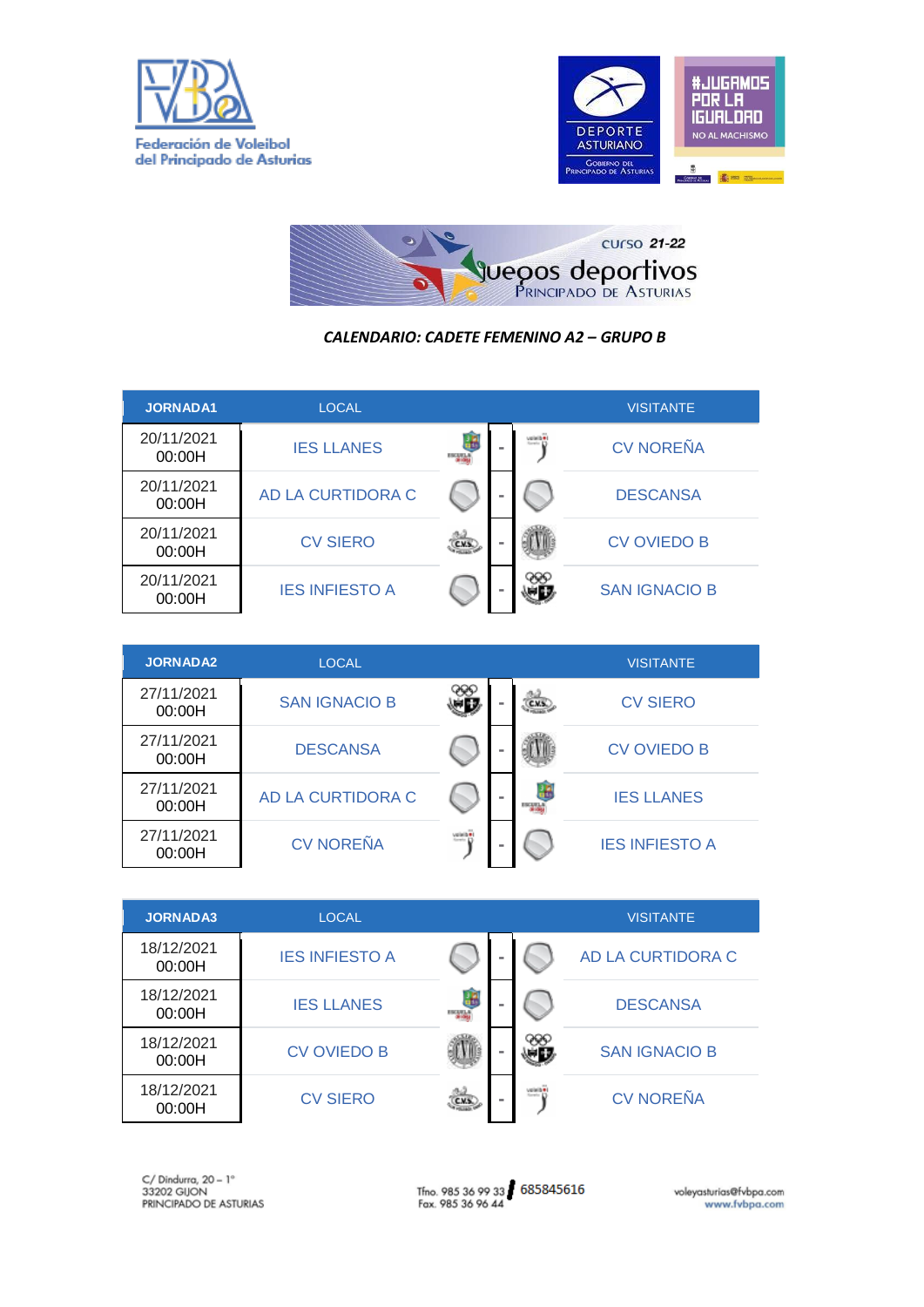



| <b>JORNADA4</b>      | <b>LOCAL</b>      |                    |          |      | <b>VISITANTE</b>      |
|----------------------|-------------------|--------------------|----------|------|-----------------------|
| 15/01/2022<br>00:00H | <b>CV NOREÑA</b>  | voieibe            | ÷        |      | <b>CV OVIEDO B</b>    |
| 15/01/2022<br>00:00H | <b>DESCANSA</b>   |                    | ×        |      | <b>SAN IGNACIO B</b>  |
| 15/01/2022<br>00:00H | <b>IES LLANES</b> | æ<br><b>ESCURL</b> | $\equiv$ |      | <b>IES INFIESTO A</b> |
| 15/01/2022<br>00:00H | AD LA CURTIDORA C |                    | ÷        | CXS. | <b>CV SIERO</b>       |

| <b>JORNADA5</b>      | LOCAL                 |        |   |                      | <b>VISITANTE</b>  |
|----------------------|-----------------------|--------|---|----------------------|-------------------|
| 22/01/2022<br>00:00H | <b>CV SIERO</b>       | C.V.S. | ٠ |                      | <b>IES LLANES</b> |
| 22/01/2022<br>00:00H | <b>IES INFIESTO A</b> |        | ٠ |                      | <b>DESCANSA</b>   |
| 22/01/2022<br>00:00H | <b>SAN IGNACIO B</b>  |        |   | voieiber<br>Senio 13 | <b>CV NOREÑA</b>  |
| 22/01/2022<br>00:00H | <b>CV OVIEDO B</b>    |        | - |                      | AD LA CURTIDORA C |

| <b>JORNADA6</b>      | <b>LOCAL</b>          |       |          |                             | <b>VISITANTE</b>     |
|----------------------|-----------------------|-------|----------|-----------------------------|----------------------|
| 29/01/2022<br>00:00H | AD LA CURTIDORA C     |       |          |                             | <b>SAN IGNACIO B</b> |
| 29/01/2022<br>00:00H | <b>DESCANSA</b>       |       | $\equiv$ | voietà e<br><b>Rento 17</b> | <b>CV NOREÑA</b>     |
| 29/01/2022<br>00:00H | <b>IES INFIESTO A</b> |       |          | C.V.S.                      | <b>CV SIERO</b>      |
| 29/01/2022<br>00:00H | <b>IES LLANES</b>     | magaz |          |                             | <b>CV OVIEDO B</b>   |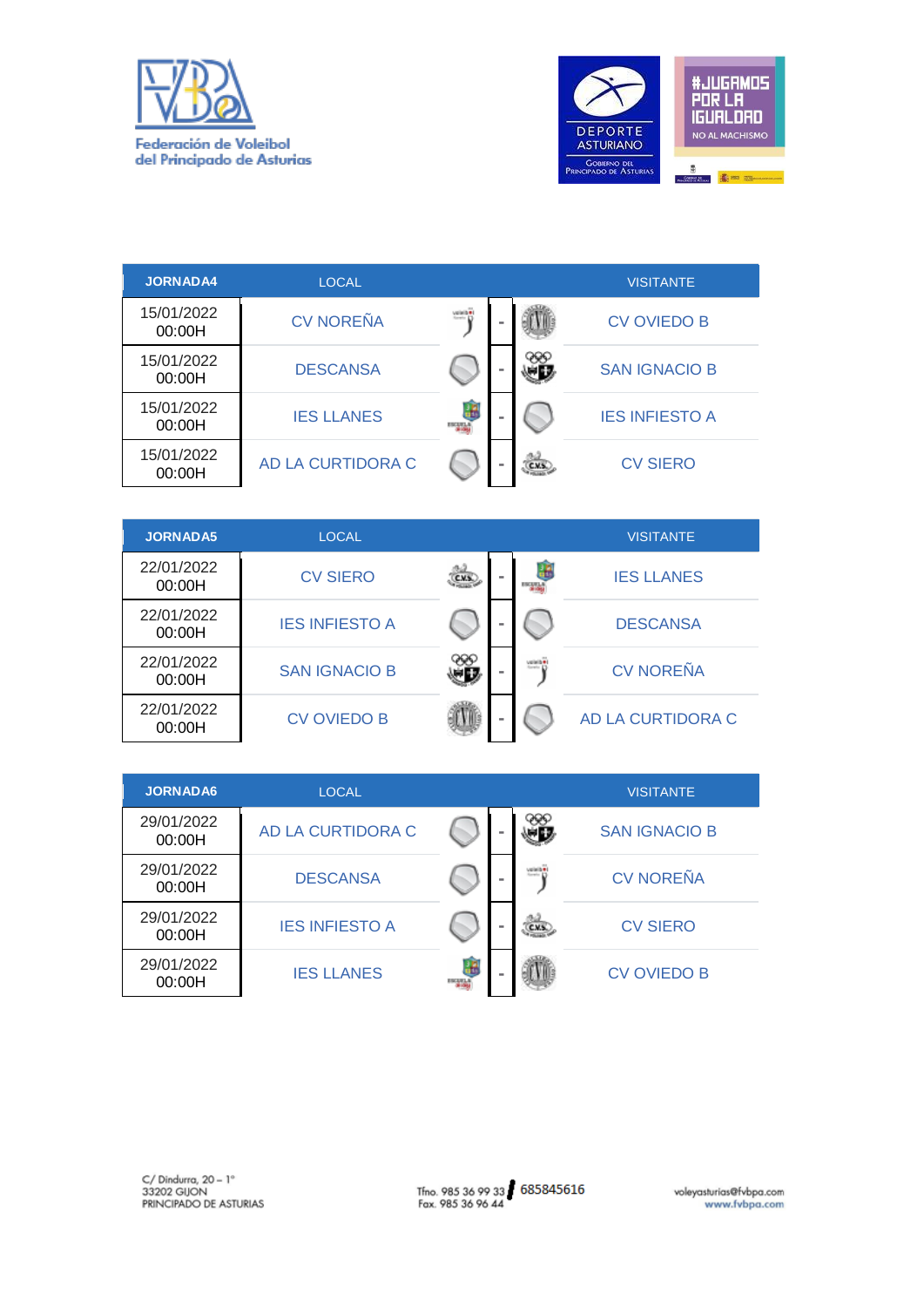



| <b>JORNADA7</b>      | LOCAL                |               |       | <b>VISITANTE</b>      |
|----------------------|----------------------|---------------|-------|-----------------------|
| 05/02/2022<br>00:00H | <b>CV OVIEDO B</b>   | -             |       | <b>IES INFIESTO A</b> |
| 05/02/2022<br>00:00H | <b>CV SIERO</b>      | C.V.S.        |       | <b>DESCANSA</b>       |
| 05/02/2022<br>00:00H | <b>CV NOREÑA</b>     | voietb#)<br>- |       | AD LA CURTIDORA C     |
| 05/02/2022<br>00:00H | <b>SAN IGNACIO B</b> | <b>COL</b>    | возна | <b>IES LLANES</b>     |

| <b>JORNADA8</b>      | <b>LOCAL</b>         |          |          |        | <b>VISITANTE</b>      |
|----------------------|----------------------|----------|----------|--------|-----------------------|
| 12/02/2022<br>00:00H | <b>CV NOREÑA</b>     | valueb # | $\equiv$ |        | <b>IES LLANES</b>     |
| 12/02/2022<br>00:00H | <b>DESCANSA</b>      |          |          |        | AD LA CURTIDORA C     |
| 12/02/2022<br>00:00H | <b>CV OVIEDO B</b>   |          | -        | C.V.S. | <b>CV SIERO</b>       |
| 12/02/2022<br>00:00H | <b>SAN IGNACIO B</b> |          |          |        | <b>IES INFIESTO A</b> |

| <b>JORNADA9</b>      | LOCAL.                |           |          |          | <b>VISITANTE</b>     |
|----------------------|-----------------------|-----------|----------|----------|----------------------|
| 19/02/2022<br>00:00H | <b>CV SIERO</b>       | C.V.S.    |          |          | <b>SAN IGNACIO B</b> |
| 19/02/2022<br>00:00H | <b>CV OVIEDO B</b>    |           |          |          | <b>DESCANSA</b>      |
| 19/02/2022<br>00:00H | <b>IES LLANES</b>     | £<br>mana | $\equiv$ |          | AD LA CURTIDORA C    |
| 19/02/2022<br>00:00H | <b>IES INFIESTO A</b> |           |          | Seato 17 | <b>CV NOREÑA</b>     |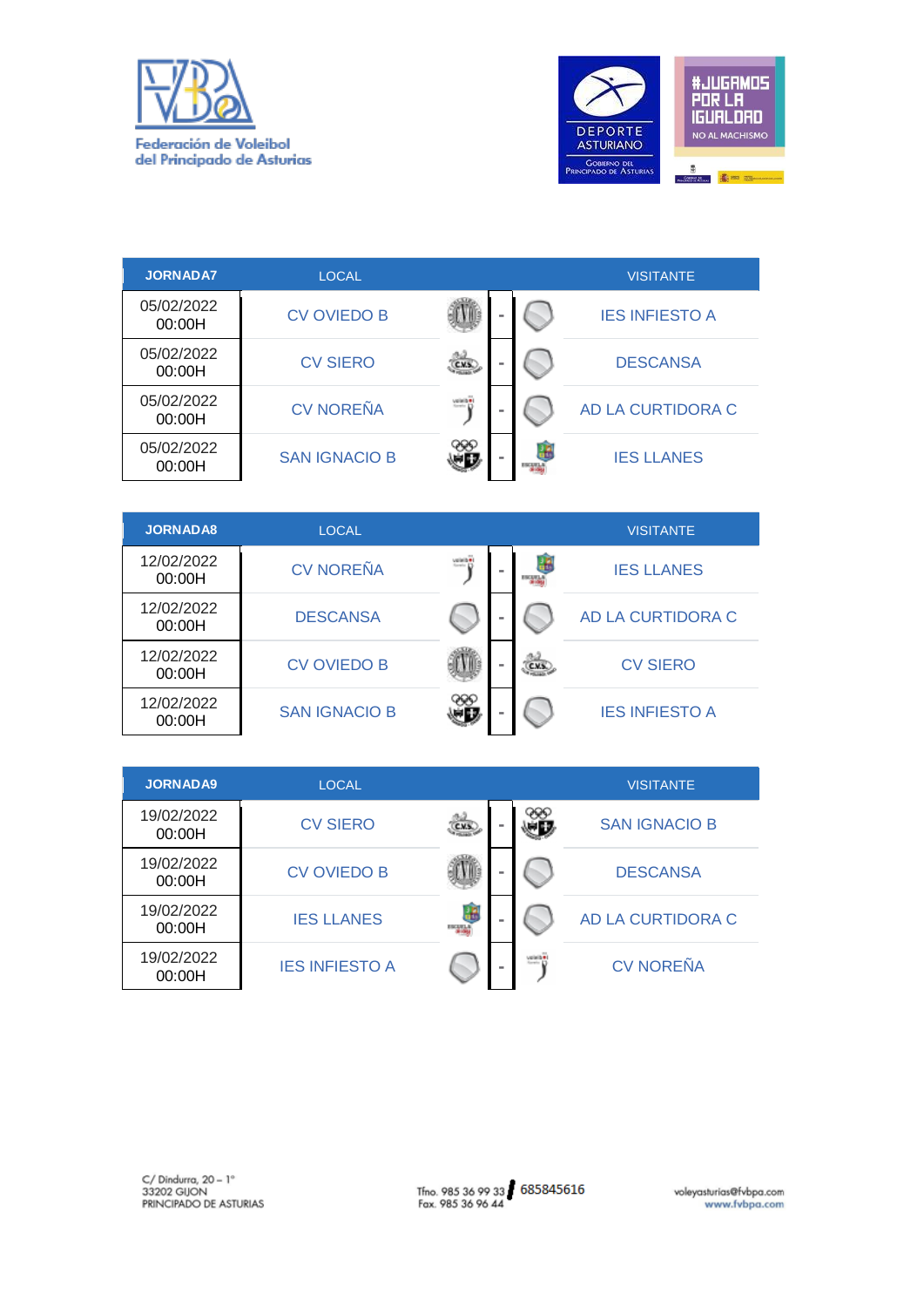



| <b>JORNADA10</b>     | LOCAL                |                               |               | <b>VISITANTE</b>      |
|----------------------|----------------------|-------------------------------|---------------|-----------------------|
| 05/03/2022<br>00:00H | AD LA CURTIDORA C    |                               |               | <b>IES INFIESTO A</b> |
| 05/03/2022<br>00:00H | <b>DESCANSA</b>      |                               | <b>ESCARA</b> | <b>IES LLANES</b>     |
| 05/03/2022<br>00:00H | <b>SAN IGNACIO B</b> |                               |               | <b>CV OVIEDO B</b>    |
| 05/03/2022<br>00:00H | <b>CV NOREÑA</b>     | voieib#i<br><b>Service 17</b> | C.V.S.        | <b>CV SIERO</b>       |
|                      |                      |                               |               |                       |

| JORNADA11            | <b>LOCAL</b>          |        |   |                    | <b>VISITANTE</b>  |
|----------------------|-----------------------|--------|---|--------------------|-------------------|
| 12/03/2022<br>00:00H | <b>CV OVIEDO B</b>    |        | - | voieibe<br>Serie D | <b>CV NOREÑA</b>  |
| 12/03/2022<br>00:00H | <b>SAN IGNACIO B</b>  |        |   |                    | <b>DESCANSA</b>   |
| 12/03/2022<br>00:00H | <b>IES INFIESTO A</b> |        |   |                    | <b>IES LLANES</b> |
| 12/03/2022<br>00:00H | <b>CV SIERO</b>       | C.V.S. | ٠ |                    | AD LA CURTIDORA C |

| JORNADA12            | <b>LOCAL</b>      |                      |            |        | <b>VISITANTE</b>      |
|----------------------|-------------------|----------------------|------------|--------|-----------------------|
| 19/03/2022<br>00:00H | <b>IES LLANES</b> | d.<br><b>ESCAPAN</b> | <b>COL</b> | C.V.S. | <b>CV SIERO</b>       |
| 19/03/2022<br>00:00H | <b>DESCANSA</b>   |                      | m          |        | <b>IES INFIESTO A</b> |
| 19/03/2022<br>00:00H | <b>CV NOREÑA</b>  | voieib#)<br>Smrti D  |            |        | <b>SAN IGNACIO B</b>  |
| 19/03/2022<br>00:00H | AD LA CURTIDORA C |                      |            |        | <b>CV OVIEDO B</b>    |